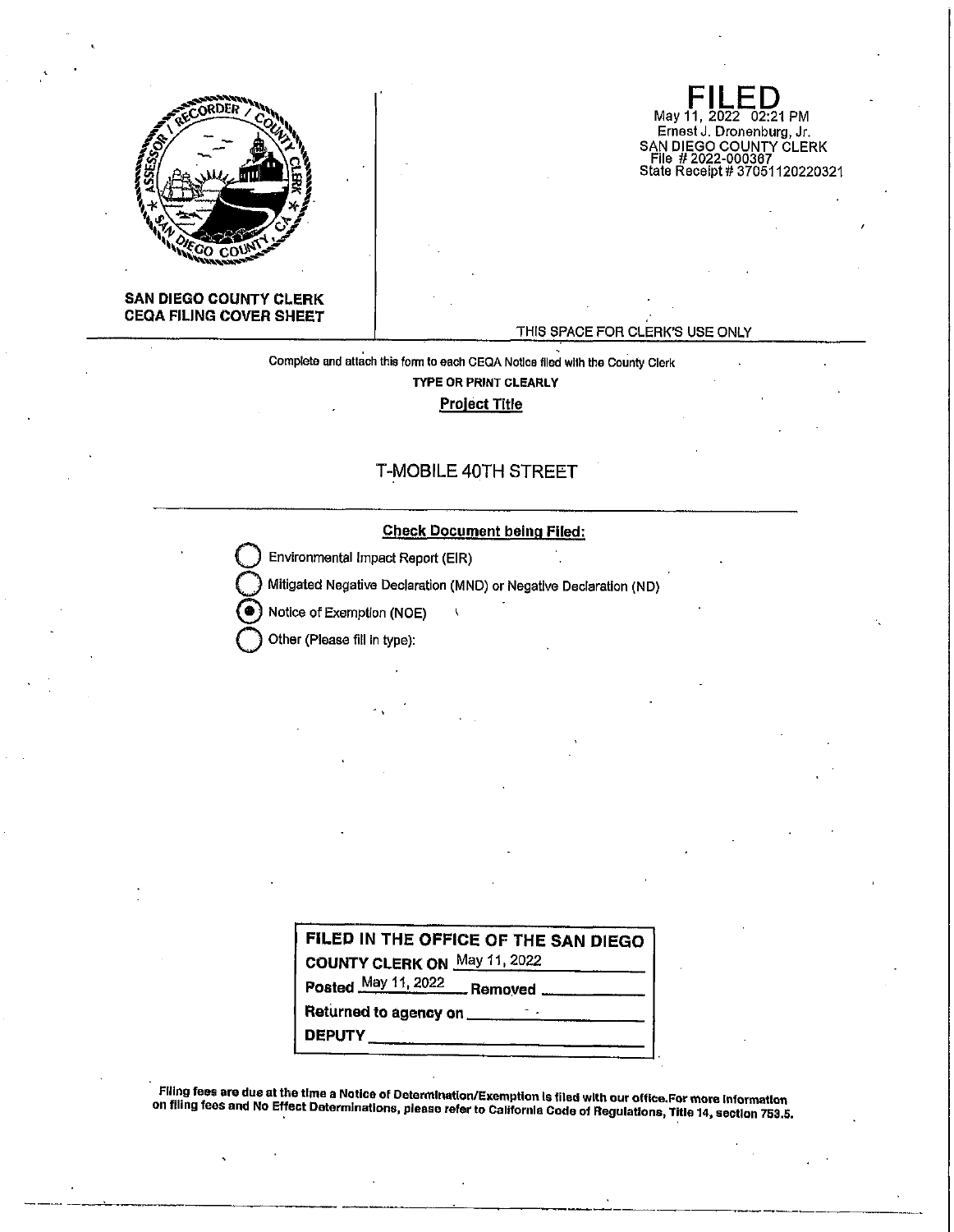**NOTICE OF EXEMPTION** 

&-'-···· *J(1J.e1:1<'Qnew/Jet11J* ·• ··

TO: X RECORDER/COUNTY CLERK P.O. Box 1750, MS A-33 1600 PACIFIC HWY, ROOM 260 SAN DIEGO, CA 92101-2422

# FROM: CITY OF SAN DIEGO DEVELOPMENT SERVICES DEPARTMENT 1222 FIRST AVENUE, MS 501 SAN DIEGO, CA 92101

OFFICE OF PLANNING AND RESEARCH 1400 TENTH STREET, ROOM 121 SACRAMENTO, CA 95814

Project No.: 691621 **Project Title: T-Mobile 40<sup>TH</sup> Street** 

PROIECT LOCATION-SPECIFIC: 3073 40th Street, San Diego, CA 92105

PROIECT LOCATION-CITY/COUNTY: San Diego/San Diego

DESCRIPTION OF NATURE AND PURPOSE OF THE PROIECT: CONDITIONAL USE PERMIT (CUP), PLANNED DEVELOPMENT PERMIT (PDP) and a (NDP) for new unmanned Wireless Communication Facility (WCF). The WCF would consist of a 65-foot-tall faux monotree to support nine (9) antennas, nine (9) Remote Radio Heads (RRHs); and accessory equipment cabinets. The cabinets would be contained within a 150-square-foot area and another dedicated 150-square-foot area would be reserved for an additional telecommunication carrier's equipment room. Pursuant to SDMC 141.0420(c(1), the CUP is required because of its location in a Residential zone. Pursuant to SDMC 126.0602 (b)(1), this project application is being processed as a PDP because of its location in the setbacks and the height limit. Pursuant to SDMC 141.0420, this project application is being processed as NDP because the equipment enclosure contains two (2) 150-sq-ft equipment enclosures, more than the maximum 250-sq-ft area. The vacant parcel is located at 3073 40th Street, San Diego, CA 92105 in the RS-1-7 zone, the Mid-City: City Heights Community Plan, and City Council District 9.

NAME OF PERSON OR AGENCY CARRYING OUT PROJECT: - T-Mobile- Gary Cassel, 3530 East Atlanta Avenue, Phoenix AZ 85040. (602) 762-8809

# **EXEMPT STATUS: (CHECK ONE)**

- ( ) MINISTERIAL (SEC. 21080(b)(1); 15268);
- ( ) DECLARED EMERGENCY (SEC. 21080(b)(3); 15269(a));
- ( ) EMERGENCY PROJECT (SEC. 21080(b)( 4); 15269 (b)(c) ..
- (X) CATEGORICAL EXEMPTION: 15303 (New Construction)
- { ) STATUTORY EXEMPTION:

REASONS WHY PROJECT IS EXEMPT: The City of San Diego determined that the project would qualify to be categorically exempt from CEQA pursuant to Section 15303 (New Construction). The exemption allows for the construction and location of limited numbers of new, small facilities or structures where only minor modifications are made. Since the project would only construct one WCF within a previously disturbed area it was determined that the exemption was appropriate, and the exceptions listed in CEQA Section 15300.2 would not apply.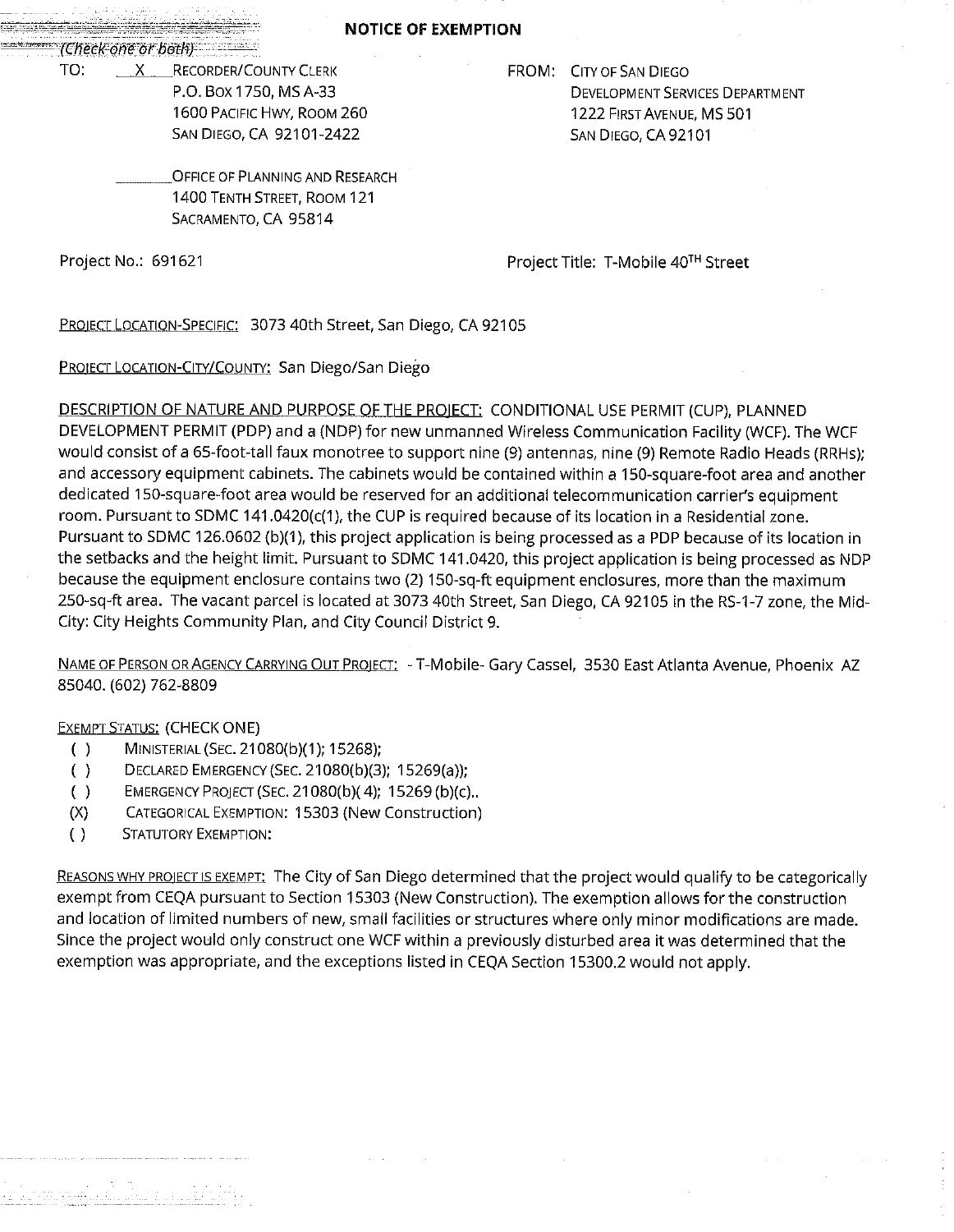### LEAD AGENCY CONTACT PERSON: Jeffrey Szymanski TELEPHONE: 619 446-5324

IF FILED BY APPLICANT:

- 1. ATTACH CERTIFIED DOCUMENT OF EXEMPTION FINDING.
- 2. HAS A NOTICE OF EXEMPTION BEEN FILED BY THE PUBLIC AGENCY APPROVING THE PROJECT?
	- ( ) YES ( ) No

IT IS HEREBY CERTIFIED THAT THE CITY OF SAN DIEGO HAS DETERMINED THE ABOVE ACTIVITY TO BE EXEMPT FROM CEQA

maria /SENIOR PLANNER 3/1/2022 URE TITLE

DATE

**CHECK ONE:** (X) SIGNED BY LEAD AGENCY CLERK OR OPR:

DATE RECEIVED FOR FILING WITH COUNTY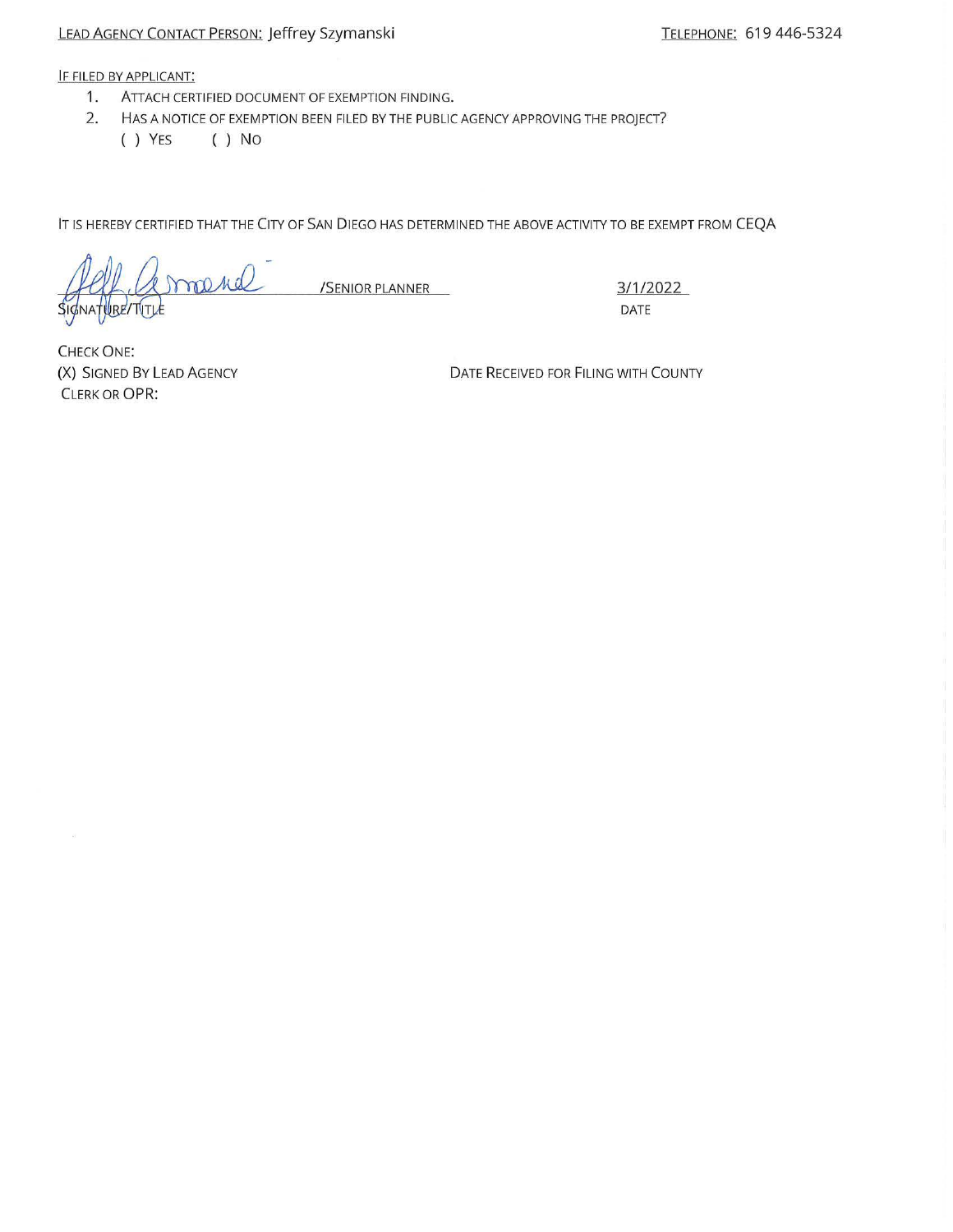|                                                                                                                                                                                                         | San Diego County                          |                                    |                                             | I <b>de formalister for de la formaliste de la formaliste de la formaliste de la formaliste de la formaliste de l</b><br>En 1990, estable de la formaliste de la formaliste de la formaliste de la formaliste de la formaliste de la f |  |  |
|---------------------------------------------------------------------------------------------------------------------------------------------------------------------------------------------------------|-------------------------------------------|------------------------------------|---------------------------------------------|----------------------------------------------------------------------------------------------------------------------------------------------------------------------------------------------------------------------------------------|--|--|
|                                                                                                                                                                                                         | Transaction #:<br>Receipt #:              | 6471496<br>2022225245              |                                             |                                                                                                                                                                                                                                        |  |  |
| Ernest J. Dronenburg, Jr.<br>Assessor/Recorder/County Clerk<br>1600 Pacific Highway Suite 260<br>P.O. Box 121750, San Diego, CA 92112-1750<br>Tel. (619) 237-0502  Fax (619) 557-4155<br>www.sdarcc.com | <b>Cashier Date:</b><br>Cashier Location: | 05/11/2022<br><b>SD</b>            | 05/11/2022 2:23 pm<br>Print Date:           |                                                                                                                                                                                                                                        |  |  |
|                                                                                                                                                                                                         |                                           |                                    | Payment Summary                             |                                                                                                                                                                                                                                        |  |  |
|                                                                                                                                                                                                         |                                           |                                    | <b>Total Fees:</b>                          | \$50.00                                                                                                                                                                                                                                |  |  |
|                                                                                                                                                                                                         |                                           |                                    | <b>Total Payments</b>                       | \$50.00                                                                                                                                                                                                                                |  |  |
|                                                                                                                                                                                                         |                                           |                                    | Balance:                                    | \$0.00                                                                                                                                                                                                                                 |  |  |
|                                                                                                                                                                                                         |                                           |                                    |                                             |                                                                                                                                                                                                                                        |  |  |
|                                                                                                                                                                                                         |                                           |                                    |                                             |                                                                                                                                                                                                                                        |  |  |
| Payment                                                                                                                                                                                                 |                                           |                                    |                                             |                                                                                                                                                                                                                                        |  |  |
| CHECK PAYMENT #1516                                                                                                                                                                                     |                                           |                                    |                                             | \$50.00                                                                                                                                                                                                                                |  |  |
| <b>Total Payments</b>                                                                                                                                                                                   |                                           |                                    |                                             | \$50.00                                                                                                                                                                                                                                |  |  |
| Filing                                                                                                                                                                                                  |                                           |                                    |                                             |                                                                                                                                                                                                                                        |  |  |
| CEQA - NOE                                                                                                                                                                                              |                                           |                                    | FILE #: 2022-000367 Date: 05/11/2022 2:21PM | Pages: 3                                                                                                                                                                                                                               |  |  |
|                                                                                                                                                                                                         |                                           | State Receipt # 37-05/11/2022-0321 |                                             |                                                                                                                                                                                                                                        |  |  |
| Fees:<br>Fish & Wildlife County Administrative Fee                                                                                                                                                      |                                           |                                    |                                             | \$50.00                                                                                                                                                                                                                                |  |  |
| <b>Total Fees Due:</b>                                                                                                                                                                                  |                                           |                                    |                                             | \$50.00                                                                                                                                                                                                                                |  |  |
| Grand Total - All Documents:                                                                                                                                                                            |                                           |                                    |                                             | \$50.00                                                                                                                                                                                                                                |  |  |

 $\sim$   $\sim$ 

 $\hat{\mathcal{A}}$ 

 $\sim$ 

 $\hat{\mathcal{L}}$ 

 $\hat{\mathcal{L}}$ 

 $\sim$ 

 $\sim$ 

Ŷ,

 $\bar{\beta}$ 

 $\mathcal{A}^{\mathcal{A}}$